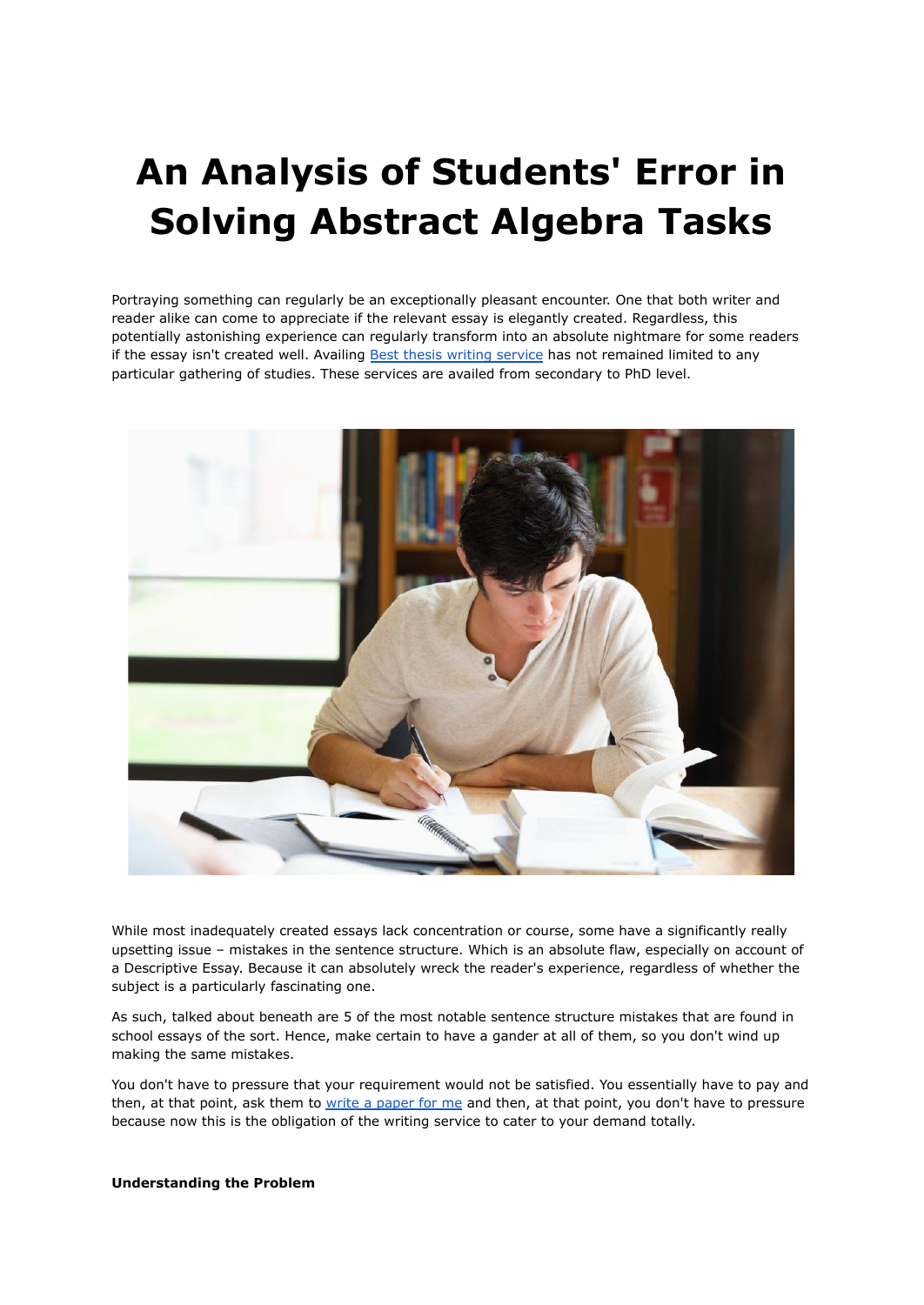Sentence structure is what ultimately characterizes how the various parts of your sentence come together and take form. This incorporates everything from the punctuation used to even the solicitation in which words have been placed. As such, when you plunk down to write essay always make sure that you don't make any sentence structure mistakes. Because in case you do, you are probably going to dissuade your readers from reading your essay. Students don't have an understanding of what is the requirement of the teacher. To avoid this disarray and fear of lesser grades, essay writing [service](https://www.essaywritingservice.college/) are the best way-out.

### **5 Commonly Found Mistakes That You Should Avoid**

Finally, here is the information that you have been so desperately waiting for. Along these lines, sit back, settle in and take a gander at the changed mistakes examined beneath. And check whether you can see any mistakes that you regularly make when you write my [paper](https://www.sharkpapers.com/write-my-paper).

#### **Run-on Sentences**

Contemplate these as your most noticeably awful enemy – your arch-nemesis of sorts. To overcome this issue and flaw, students want to avail these services by [dissertation](https://www.gradschoolgenius.com/professional-dissertation-writers) writers. Students feel helpful to pay rather than revealing their academic flaws. Because these can absolutely obliterate your whole essay rapidly. And on the off chance that you find that you just can't avoid them, essentially search for some essay help to set yourself the correct way. Regardless of what you wind up doing it's beneficial to understand what these sentences are.

Regardless, consider a free clause that can be a sentence all alone. And while there are many ways to merge such clauses, an abrupt spike in demand for sentence regularly takes form in case that is managed without the utilization of the right punctuation.

#### **Sentence Fragments**

This is another significantly normal mistake. As such, it happens if a particular arrangement of words doesn't have all the parts expected to form a sentence that is grammatically right. In this manner, you need to remember that all together for a colossal load of words to form a sentence, they need to incorporate a subject and a predicate.

### **Unnecessarily Long Sentences**

There are times when students are doing everything right and wind up writing a really long sentence. This sentence can be grammatically right. Regardless, the length of the sentence can regularly make it hard for readers to follow the planned movement of information.

At the moment that students are told about negative assessment then the principal accepted that comes to the psyche of students is to depend on the services of writers write an [essay](https://www.writemyessay.help/) for me.

Therefore, be wary of making this mistake and attempt to keep your sentences between 15 to 25 words in length. And in case your sentences at any point reach 30 to 40 words, realize that it's time to update them.

#### **Unnecessarily Short Sentences**

In case long sentences can present issues, it makes sense if short ones do as like well. Here it should be seen that short sentences do make an essay more readable. Regardless, too many short sentences can make it sound fragmented and even indistinguishable. Those paper [writer](https://www.myperfectpaper.net/) who didn't consider these services in the past are as of now particularly aware. This blast of information and marketing is also the crucial reason.